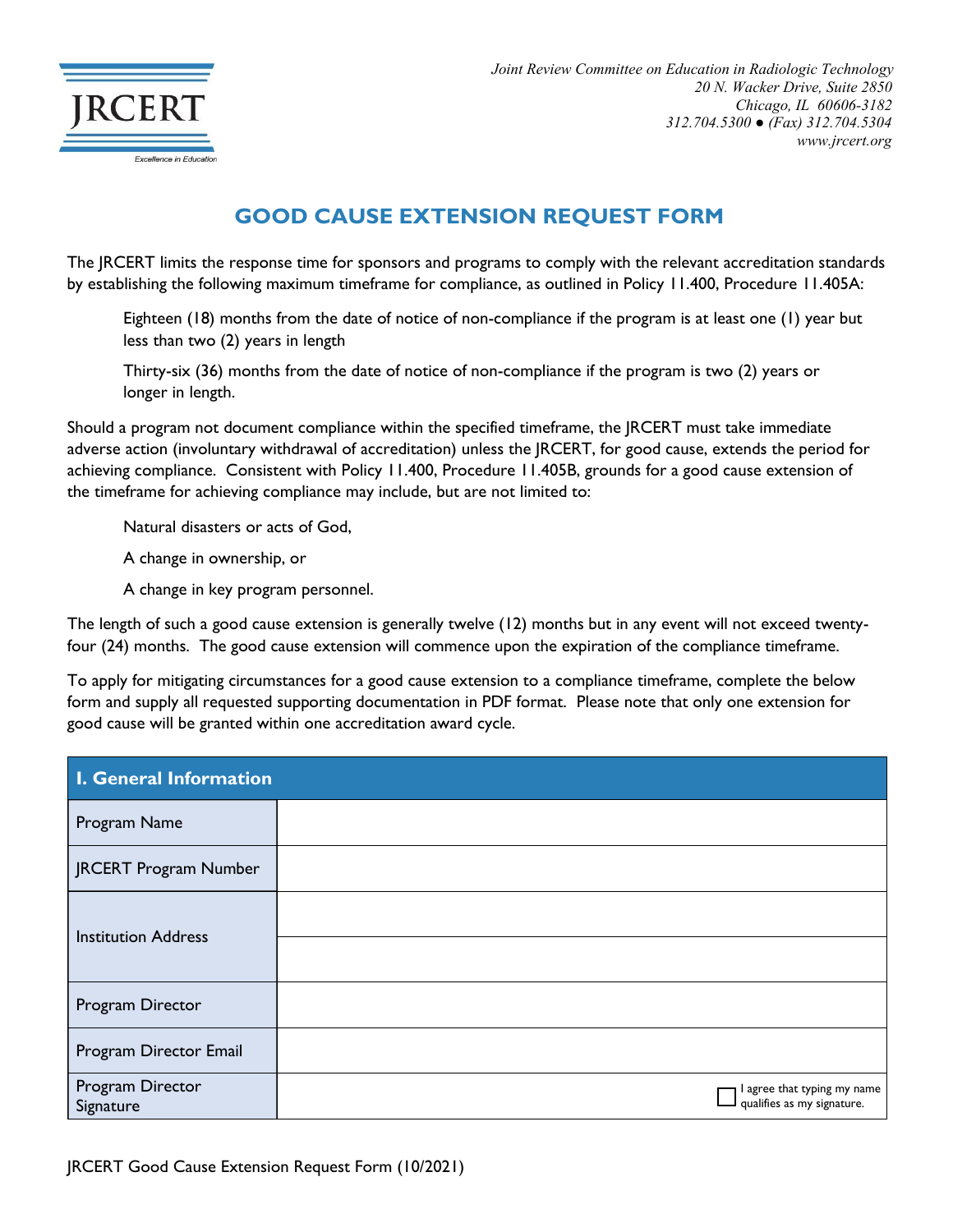**II. Provide a narrative indicating the grounds for which a good cause extension should be granted.**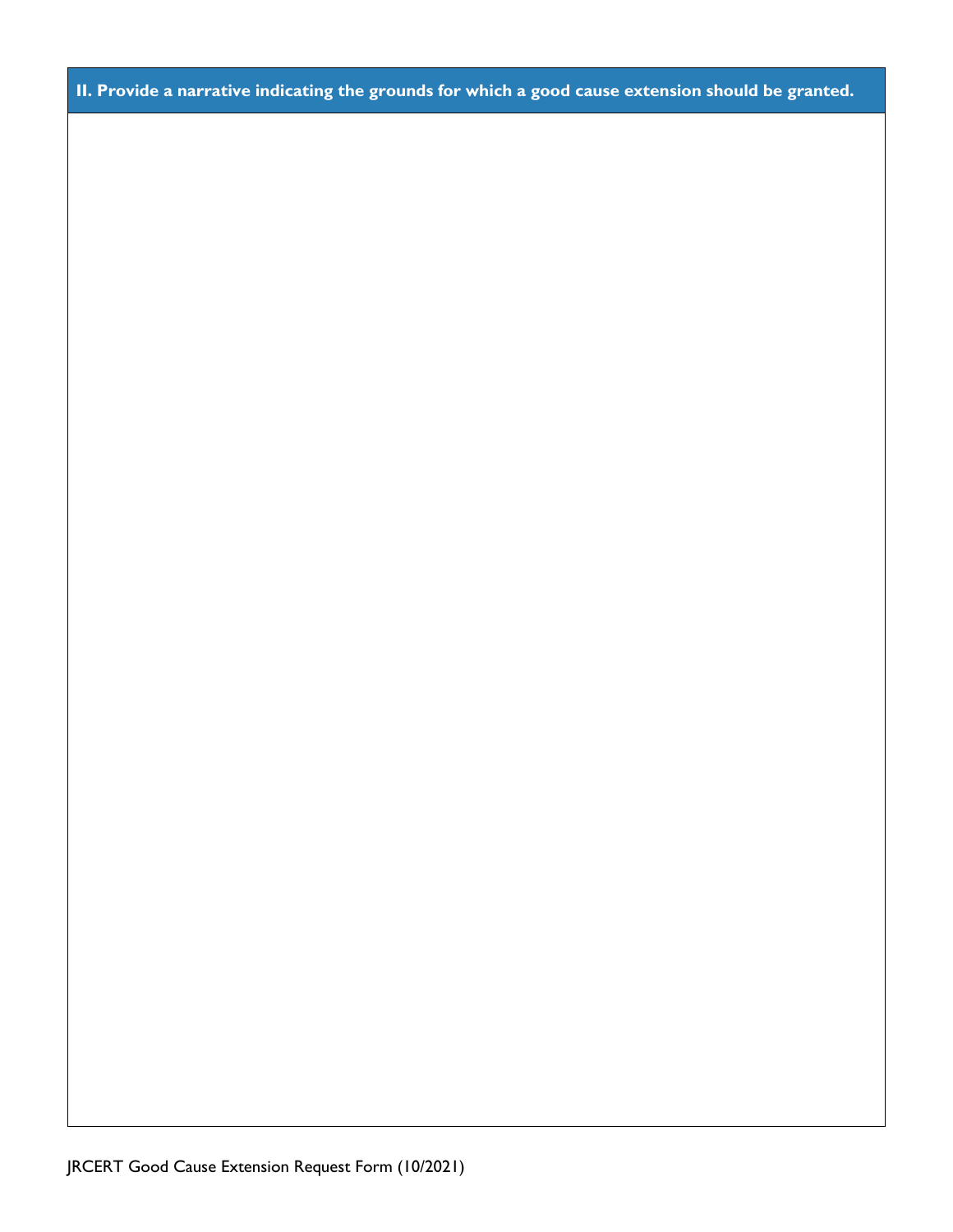| III. Provide a listing of all students currently enrolled in the program, including those admitted since the program was initially placed on Probation. |                                    |  |
|---------------------------------------------------------------------------------------------------------------------------------------------------------|------------------------------------|--|
| <b>Student Name</b>                                                                                                                                     | <b>Anticipated Graduation date</b> |  |
|                                                                                                                                                         |                                    |  |
|                                                                                                                                                         |                                    |  |
|                                                                                                                                                         |                                    |  |
|                                                                                                                                                         |                                    |  |
|                                                                                                                                                         |                                    |  |
|                                                                                                                                                         |                                    |  |
|                                                                                                                                                         |                                    |  |
|                                                                                                                                                         |                                    |  |
|                                                                                                                                                         |                                    |  |
|                                                                                                                                                         |                                    |  |
|                                                                                                                                                         |                                    |  |
|                                                                                                                                                         |                                    |  |
|                                                                                                                                                         |                                    |  |
|                                                                                                                                                         |                                    |  |
|                                                                                                                                                         |                                    |  |
|                                                                                                                                                         |                                    |  |
|                                                                                                                                                         |                                    |  |
|                                                                                                                                                         |                                    |  |
|                                                                                                                                                         |                                    |  |
|                                                                                                                                                         |                                    |  |
|                                                                                                                                                         |                                    |  |

*If more space for student list is required, duplicate and attach additional page(s) as necessary.*